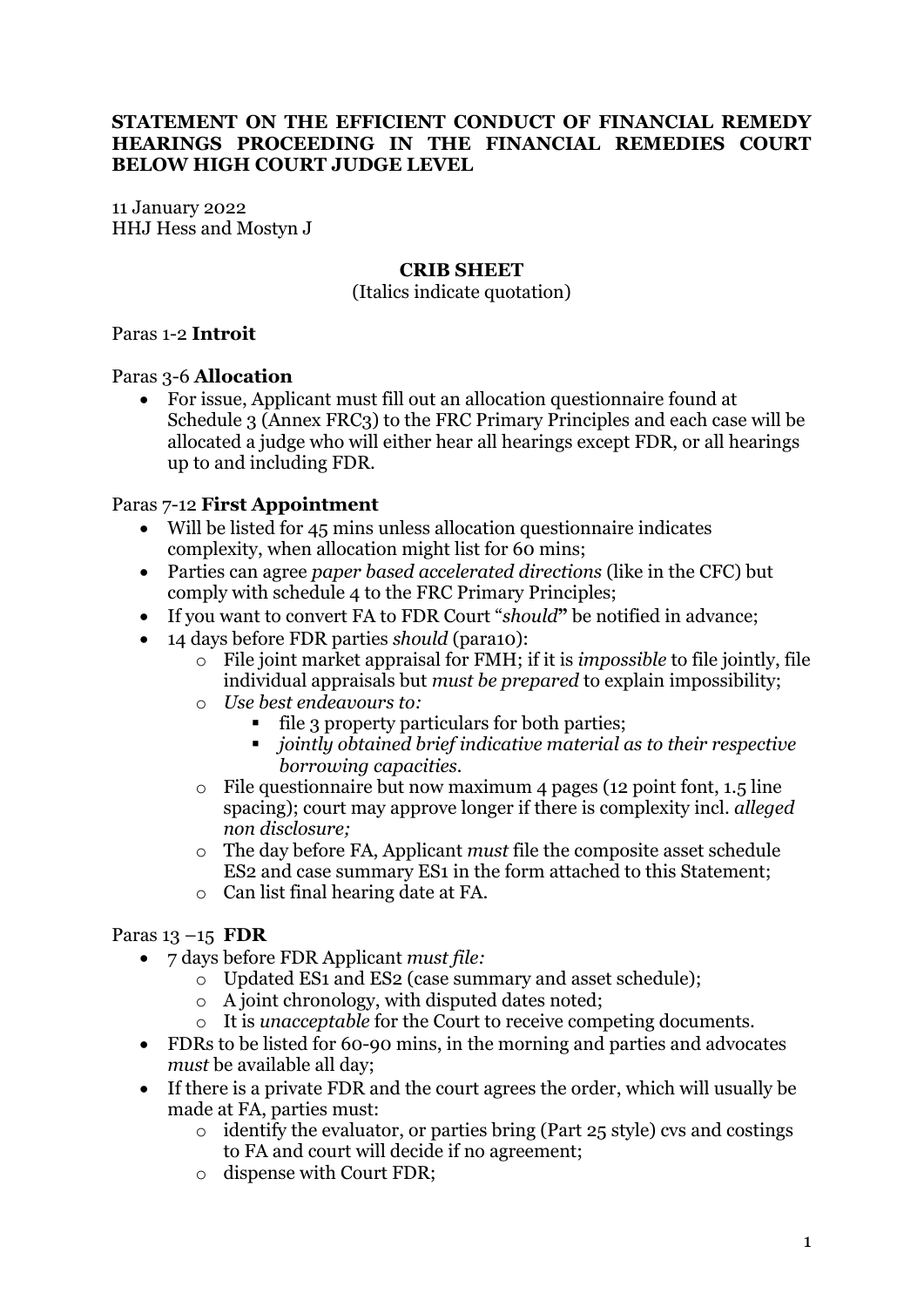- o only permit adjournment of pFDR by agreement/court order;
- o list a mention after pFDR.

# Para 16 **Interim Applications**

• Should be made to allocated Judge.

#### Para 17 **PHR**

• If case listed for 3 days or more it *should* have a PHR approx. 4 weeks beforehand, before the trial Judge.

# Para 18 –21 **Final Hearing**

- Need a hearing template (timetable) to be completed at PHR or directions after FDR and template must allow for:
	- o Witness/evidence;
	- o Judicial reading time AND judgment writing time;
	- o *Not normally* more than 30 mins opening;
	- o *Not normally* any examination in chief.
- Expert evidence only allowed as per President's Memorandum: Experts in the Family Court (4 October 2021); if 2 experts are giving evidence on the same topic, they must meet *no later than* 28 days before the final hearing;
- No later than 7 days before the final hearing Appt *must* file:
	- o Es1 and ES2 noting unagreed items;
	- o Composite chronology;
	- o Individual documents are *unacceptable.*

#### Para 22 **s25 and other witness statements**

- Must comply with President's Memorandum: Witness Statements (10 November 2021) and therefore:
	- o Must annexe a list of documents referred to or been referred to in the statement indicating where they are found in the disclosure ( e.g. Form E attachment) or otherwise exhibit;
	- o Must *not exceed 15 pages* excl exhibits as best practice, unless need the 25 page limit in FPR 27 para 5.2A.1.

# Para 23: **Bundles**

- Comply with PD 27A: don't exceed 350 pages excl. counsel's note, ES1/ES2;
- Bundle of agreed authorities to be filed, no more than 10 in total;
- File bundle no later than 2 working days before hearing and ebundles must comply with guidance and be searchable.

# Para 24-27: **Counsel's Position Statements**

- Maximum page count incl. schedules (best practice cf PD 27A para 5.2A .1):
	- o FA: 6 pages;
	- o Interim hearing 8 pages;
	- o FDR 12 pages;
	- o Final hearing 15 pages.
- A4 page, 12 point font, 1.5 line spacing;
- Any application to exceed page limits must be made by email application or at PTR for final hearing and must show "*good reason";*
- Not reference previous position statements but cross reference documents;